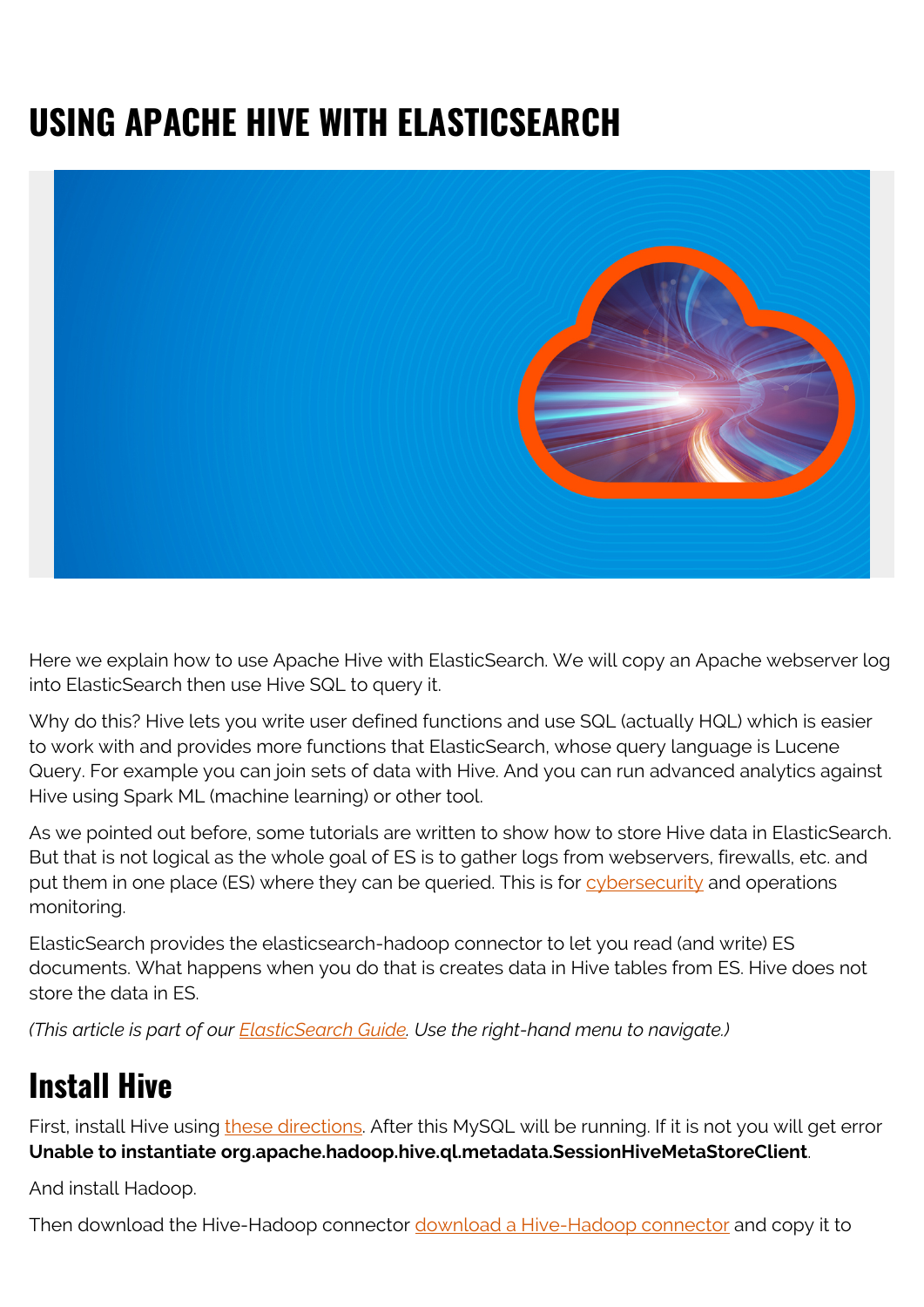\$HIVE\_HOME/lib

cp /home/walker/Documents/jars/elasticsearch-hadoop-5.5.2.jar \$HIVE\_HOME/lib

Start Hadoop using start-dfs.sh. It is only necessary to start Yarn too if you are running on a cluster.

### **Start Hive**

Start hive using:

hive

Or you can run it in debug mode to see and then fix errors with your installation. For example if you forget to copy the connector jar to the lib folder it will throw a class not found error.

hive --hiveconf hive.root.logger=DEBUG, console

You can also see stdout here /tmp/(your userid)/hive.log

### **Install ElasticSearch and Load Some Data**

Explaining how to install ES is beyond the scope of this data. You can follow their instructions [here.](https://www.elastic.co/guide/en/elasticsearch/guide/current/running-elasticsearch.html)

### **Download Sample Data and Upload**

We need some data to analyze. You can download a sample Apache log from [here](https://web.archive.org/web/20170709095438/https://www.monitorware.com/en/logsamples/download/apache-samples.rar).

You will need to install **unrar** to unzip it:

#### unrar x apache-access\_log.rar

Then copy this Apache logstash config from [here](https://www.elastic.co/guide/en/logstash/current/config-examples.html) and name it apache.conf. Put it in the root folder of the logstash installation.

```
input {
file {
path => "/tmp/access_log"
start position \Rightarrow "beginning"
}
}< filter {
if = "access" {
mutate { replace => { "type" => "apache_access" } }
grok {
match => { "message" => "%{COMBINEDAPACHELOG}" }
}
}
date {
match =>
}
}
output {
```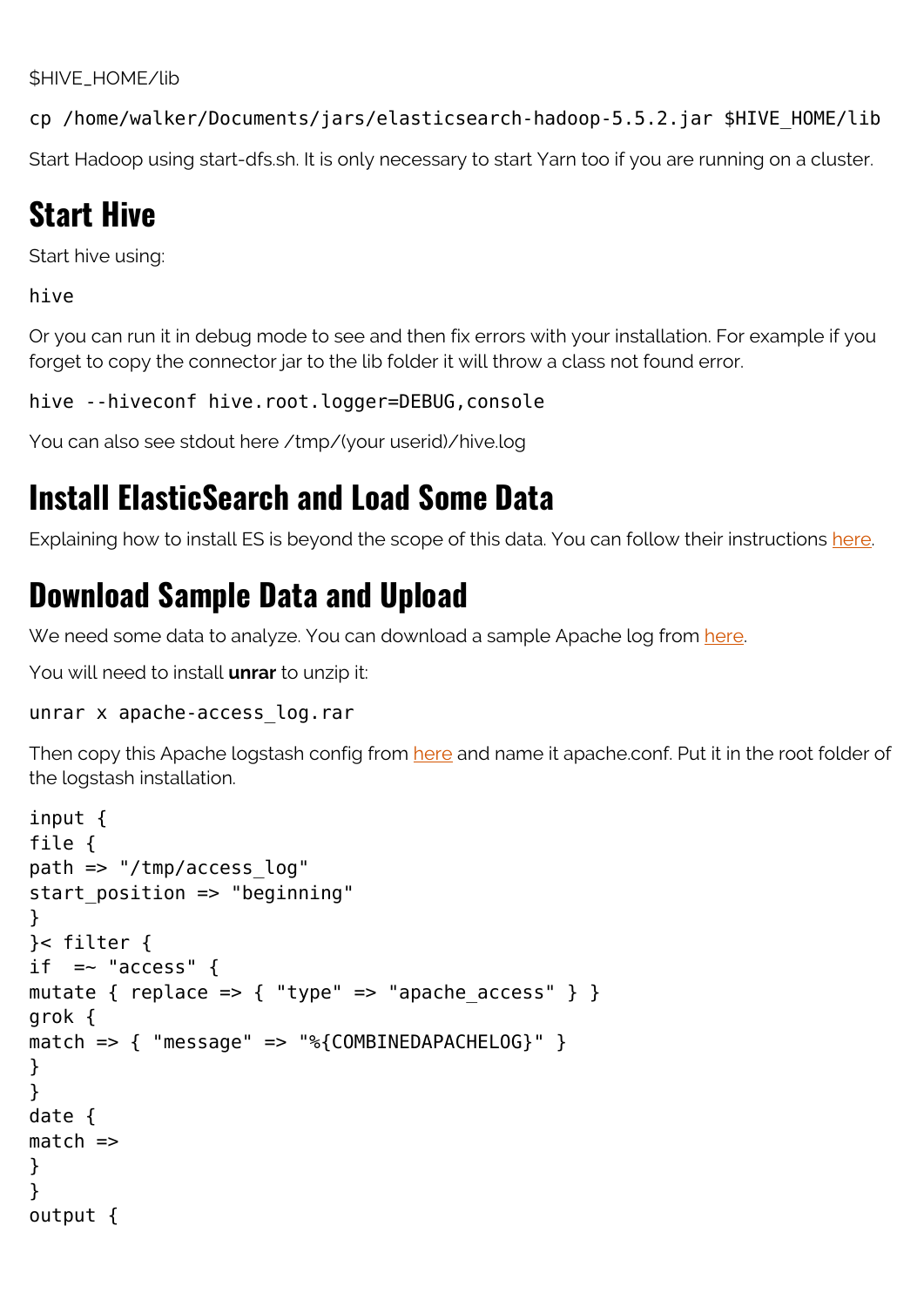```
elasticsearch {
hosts \Rightarrow}
stdout { codec => rubydebug }
}
```
Then start logstash with that config file.

bin/logstash -f apache.conf

Then copy the data to the /tmp/access\_log file path indicated in the apache.conf file.

#### cp access\_log /tmp/

The screen will start to echo the output like this as logstash goes to work:

```
{
"path" => "/tmp/access log",
"@timestamp" => 2017-09-21T12:16:33.346Z,
"@version" \Rightarrow "1",
"host" => "eurovps",
"message" => "d97082.upc-d.chello.nl - - \"GET /SpamAssassin.html HTTP/1.1\"
200 7368\r",
"type" => "apache access",
"tags" => " grokparsefailure"
]
}
```
Now if you query ES from the command line you should see the new index and document count:

```
curl http://localhost:9200/_cat/indices?v
health status index buid pri rep docs.count docs.deleted store.size
pri.store.size
yellow open logstash-2017.09.21 DBRrjIlvQtG67ddb7qUnxw 5 1 1550
```
Then open Kibana and see the data there as well.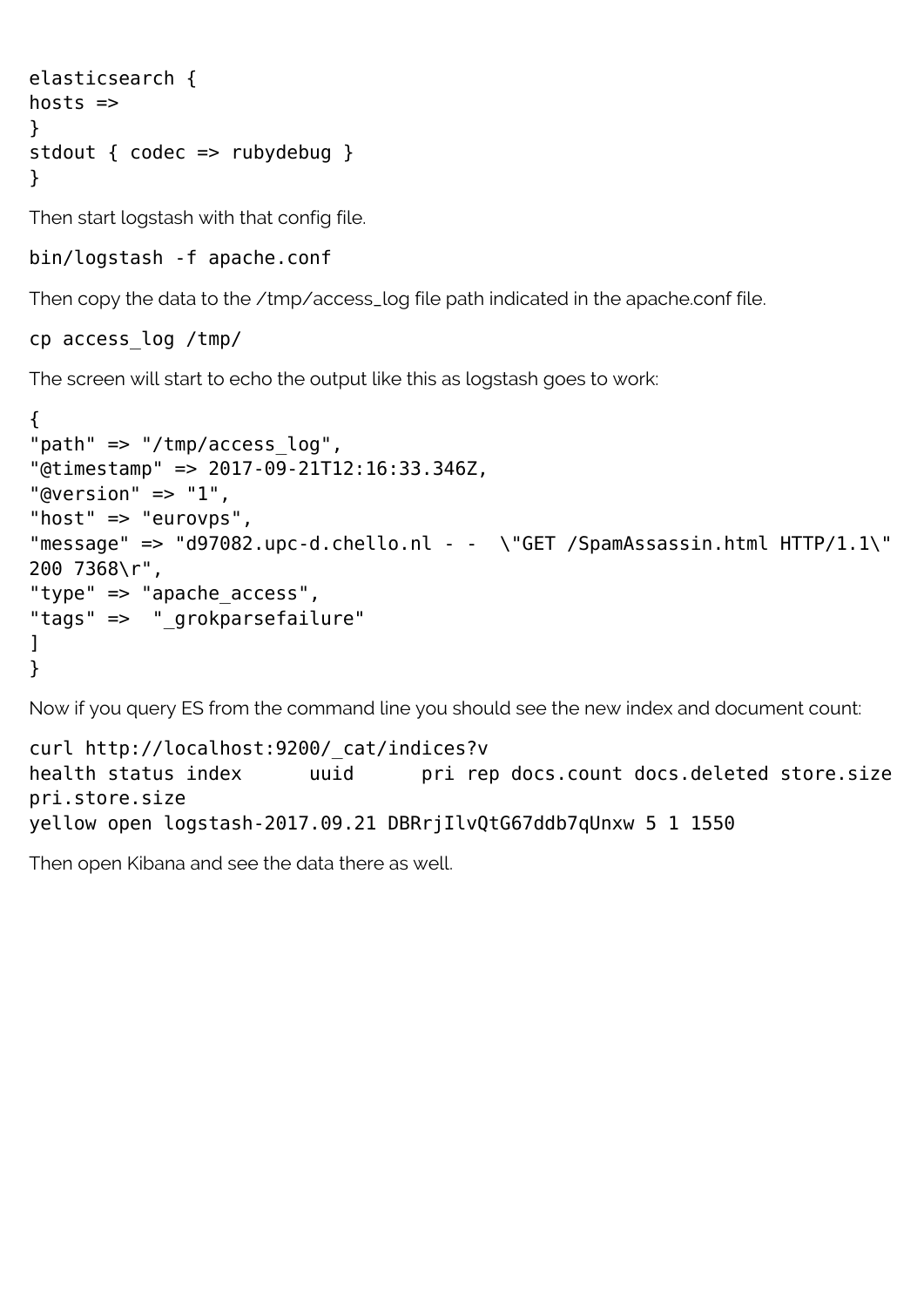| kibana           | 1.546 hits                                                                                               |                                     |                                                                                                                                                                                                                                                                                                                                                          |      | New Save Open Share < @ Last 15 minutes > |  |
|------------------|----------------------------------------------------------------------------------------------------------|-------------------------------------|----------------------------------------------------------------------------------------------------------------------------------------------------------------------------------------------------------------------------------------------------------------------------------------------------------------------------------------------------------|------|-------------------------------------------|--|
|                  | Search (e.g. status:200 AND extension:PHP)<br>Uses lucene query syntax<br>$\alpha$                       |                                     |                                                                                                                                                                                                                                                                                                                                                          |      |                                           |  |
| <b>Discover</b>  | Add a filter +                                                                                           |                                     |                                                                                                                                                                                                                                                                                                                                                          |      |                                           |  |
| <b>Visualize</b> | logstash-*                                                                                               | $\circ$                             | September 21st 2017, 14:12:01.781 - September 21st 2017, 14:27:01.781 -                                                                                                                                                                                                                                                                                  | Auto | ٠                                         |  |
| Dashboard        | Selected Fields                                                                                          |                                     |                                                                                                                                                                                                                                                                                                                                                          |      |                                           |  |
| <b>Timelion</b>  | 7 source                                                                                                 | 1,000                               |                                                                                                                                                                                                                                                                                                                                                          |      |                                           |  |
| Dev Tools        | Available Fields                                                                                         | š<br>500                            |                                                                                                                                                                                                                                                                                                                                                          |      |                                           |  |
| Management       | @ @timestamp                                                                                             | $\circ$                             |                                                                                                                                                                                                                                                                                                                                                          |      |                                           |  |
|                  | t @version                                                                                               | Ō                                   | 141300 141400 141500 141600 141700 141800 141900 142000 142100 142200 142300 142400 142500 142600<br>@timestamp per 30 seconds                                                                                                                                                                                                                           |      |                                           |  |
|                  | $t$ $id$                                                                                                 | Time                                | source                                                                                                                                                                                                                                                                                                                                                   |      |                                           |  |
|                  | t index                                                                                                  | * September 21st 2017, 14:16:29.904 | path: /tmp/access_log @timestamp: September 21st 2017, 14:16:29.904 @version: 1 host: euro                                                                                                                                                                                                                                                               |      |                                           |  |
|                  | # score<br>vps message: 64.242.88.10 - - [07/Mar/2004:18:04:05 -0800] "GET /twiki/bin/view/TWiki/Wikiwor |                                     |                                                                                                                                                                                                                                                                                                                                                          |      |                                           |  |
|                  | t type<br>d?rev=1.3 HTTP/1.1" 200 6816 type: apache_access tags: grokparsefailure id: AV6kXjEa4PONR      |                                     |                                                                                                                                                                                                                                                                                                                                                          |      |                                           |  |
|                  | t host                                                                                                   |                                     | HsigVsR type: apache_access index: logstash-2017.09.21 score: 2                                                                                                                                                                                                                                                                                          |      |                                           |  |
|                  | t message                                                                                                | * September 21st 2017, 14:16:29.906 | path: /tmp/access log @timestamp: September 21st 2017, 14:16:29.906 @wersion: 1 host: euro<br>vps message: 64.242.88.10 - - [07/Mar/2004:18:09:00 -0000] "GET /twiki/bin/rdiff/Main/TwikiGue                                                                                                                                                             |      |                                           |  |
|                  | ? path                                                                                                   |                                     |                                                                                                                                                                                                                                                                                                                                                          |      |                                           |  |
|                  | t tags                                                                                                   |                                     | st HTTP/1.1" 200 11314 type: apache_access tags: grokparsefailure _id: AVEAXjEa4POURDHigVs<br>T type: apache_access _index: logstash-2017.09.21 _score: 2                                                                                                                                                                                                |      |                                           |  |
| Collapse         | t type                                                                                                   |                                     |                                                                                                                                                                                                                                                                                                                                                          |      |                                           |  |
| Management       |                                                                                                          | > September 21st 2017, 14:16:29.842 | path: /tmp/access_log @timestamp: September 21st 2017, 14:16:29.842 @version: 1 host: euro<br>vps message: 64.242.88.10 - - [07/Mar/2004:16:20:55 -0000] "GET /twiki/bin/view/Main/DCCAndPos<br>tFix HTTP/1.1" 200 5253 type: apache_access tags: grokparsefailure _id: AvGkXjFa4PONRHsigV<br>55 type: apache_access index: logstash-2017.09.21 score: 2 |      |                                           |  |
|                  |                                                                                                          | > September 21st 2017, 14:16:29.878 | path: /tmp/access_log @timestamp: September 21st 2017, 14:16:29.878 @version: 1 host: euro<br>message; 111036.inktomisearch.com - - [07/Mar/2004;17;18:36 -0800] "GET /robots.txt HTTP/<br>and an income consider concert income constructed there. Add assistantic consideration                                                                        |      |                                           |  |

Now tell Hive to read this data by creating a table like this:

```
CREATE EXTERNAL TABLE apachelog (
path string,
timex timestamp,
Version int,
Host string,
Message string,
Index string
\lambdaSTORED BY 'org.elasticsearch.hadoop.hive.EsStorageHandler'
TBLPROPERTIES( 'es.nodes.wan.only' = 'true', 'es.resource' =
'logstash-2017.09.21', 'es.query' = '?q=*');
```
**es.resource** is the ES index.

**Es.nodes.wan.only** will solve network connectivity problems (i.e., if Hive complains about that.)

Host will default to localhost.

ES will create this:

```
describe apachelog;
OK
path string from deserializer
timex timestamp from deserializer
version int from deserializer
host string from deserializer
message string from deserializer
index string from deserializer
```
Now, we did not set up grok correctly or it would have parsed the message field in Apache. But we